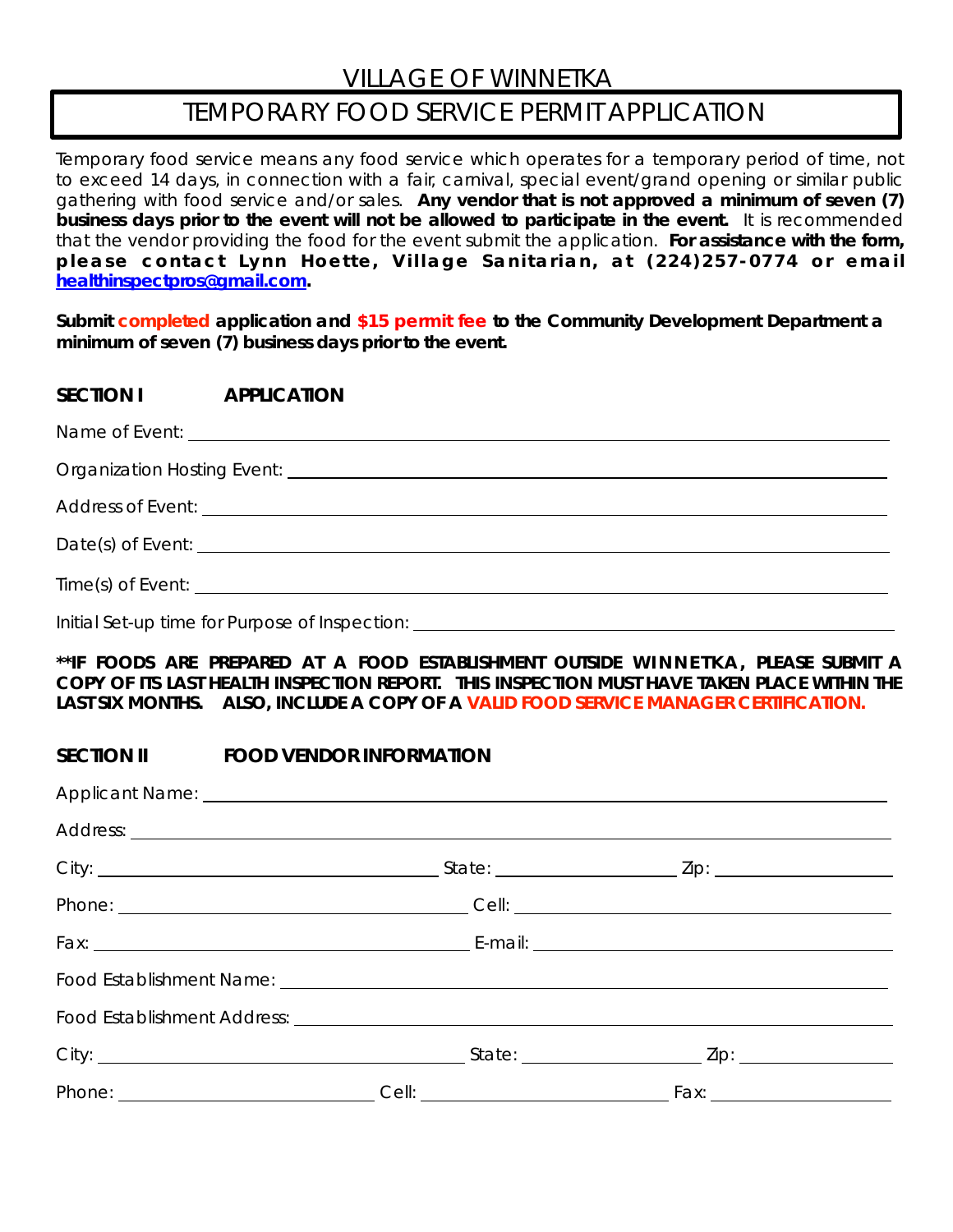### **SECTION III TEMPORARY FOOD OPERATOR MENU REQUIREMENTS FORM**

All Potentially Hazardous Foods (including, but not limited to, most animal products, sliced melons, cooked starches) must be stored at temperatures out of the Danger Zone (41°F-135°F). **A calibrated thermometer is required to monitor temperatures often at the event.**

☑ Indicate below all temperature control measures you will use to keep potentially hazardous

 foods either below 41° or above 135°. Specify how many units and source of power (electric, generator, propane) (freezer packs). Identify which food items correspond to each category.

| <b>COLD HOLDING: Un-drained</b><br>ice is not acceptable as a<br>cold holding device. |                                                                                | <b>COOKING (Note:</b><br>STERNO is not<br>acceptable as a heating<br>source) |                    | <b>HOT HOLDING</b>       |                      |
|---------------------------------------------------------------------------------------|--------------------------------------------------------------------------------|------------------------------------------------------------------------------|--------------------|--------------------------|----------------------|
| $\Box$ Refrigerator                                                                   | $\Box$ Refrigerated<br>Truck<br>$\Box$ Ice Chest<br>$\Box$ Other $\_\_\_\_\_\$ | $\Box$ Oven                                                                  | $\Box$ Barbecue    | $\Box$ Oven              | <b>Barbecue</b><br>П |
|                                                                                       |                                                                                | $\Box$ Wok                                                                   | $\Box$ Fryer       | $\Box$ Steam Table       | $\Box$ Stove         |
| $\Box$ Freezer<br>$\square$ Dry Ice                                                   |                                                                                | $\square$ Roaster Oven                                                       | $\Box$ Stove       | $\Box$ Gas Grill<br>Oven | $\Box$ Toaster       |
|                                                                                       |                                                                                | $\Box$ Gas Grill                                                             | $\Box$ Other______ | $\Box$ Chafing Dish      | l Other<br>П         |

#### **FOOD/BEVERAGES**

List all foods and beverages you will serve at the event. Only items listed will be approved for service. **Any changes must be approved by the Village Sanitarian before the event.**

| Food/Beverage Item         | Where Purchased - Source | Preparation/Transportation/Holding Procedures                    |
|----------------------------|--------------------------|------------------------------------------------------------------|
| Example: Potato Salad      | Restaurant (Joe's Pizza) | Prepared at restaurant, kept on ice and in refrigeration onsite. |
| Example: Hamburger Patties | Retail Store (Costco)    | Frozen meat, kept in reach in freezer.                           |
|                            |                          |                                                                  |
|                            |                          |                                                                  |
|                            |                          |                                                                  |
|                            |                          |                                                                  |
|                            |                          |                                                                  |
|                            |                          |                                                                  |
|                            |                          |                                                                  |
|                            |                          |                                                                  |
|                            |                          |                                                                  |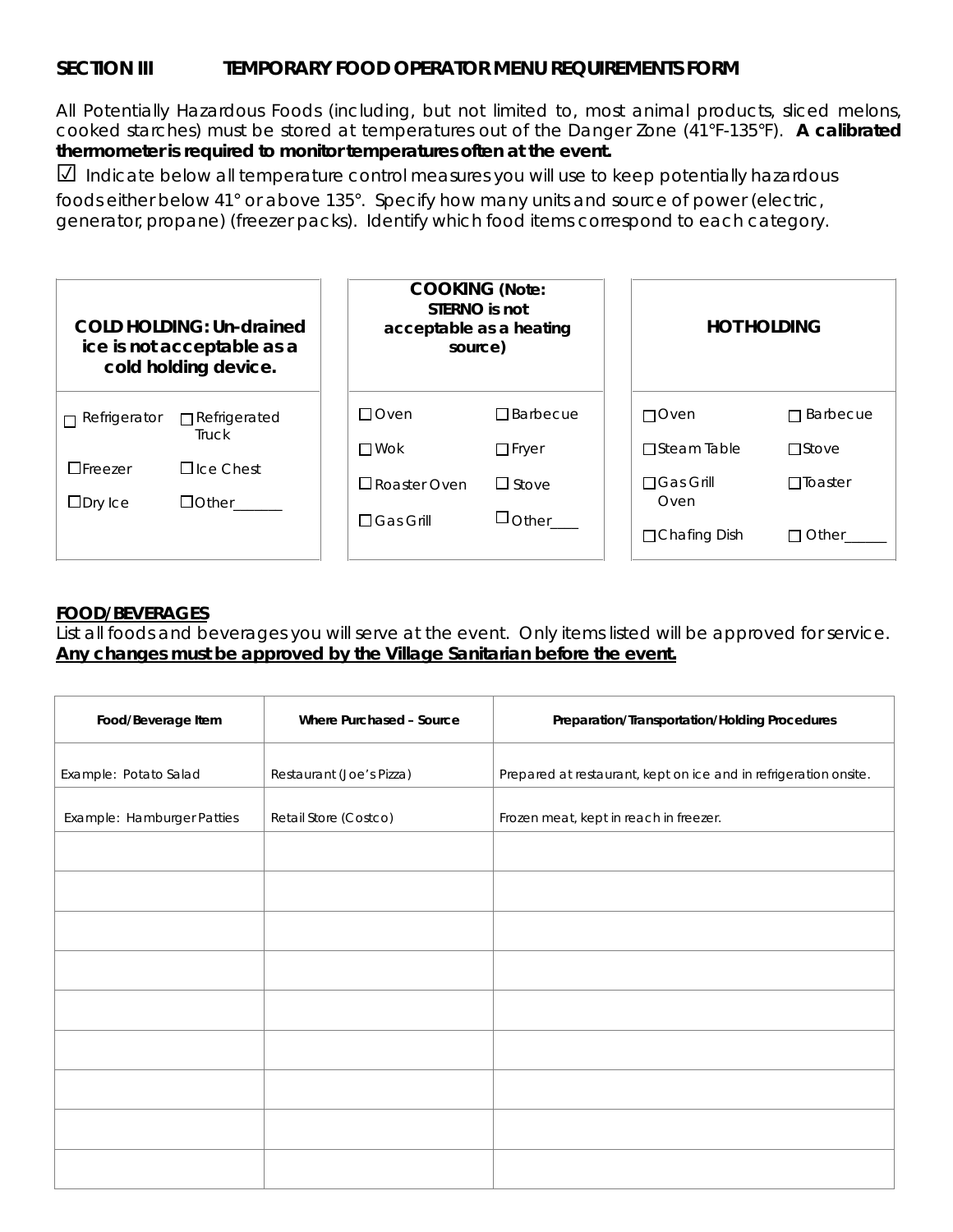#### S**SECTION V BOOTH LAYOUT**

#### **BOOTH LAYOUT INFORMATION**:

Indicate all food service equipment, including mechanical cold and hot holding units, cooking equipment, hand washing facilities, dish washing facilities, sneeze guards, sanitizer, potable water supply, garbage cans, racks or pallets for food and single service storage, electrical source, gas cylinders, fire extinguishers, and insect fans.



#### Front of Booth

## **PROVIDE DRAWING OF BOOTH LAYOUT BELOW ↓**